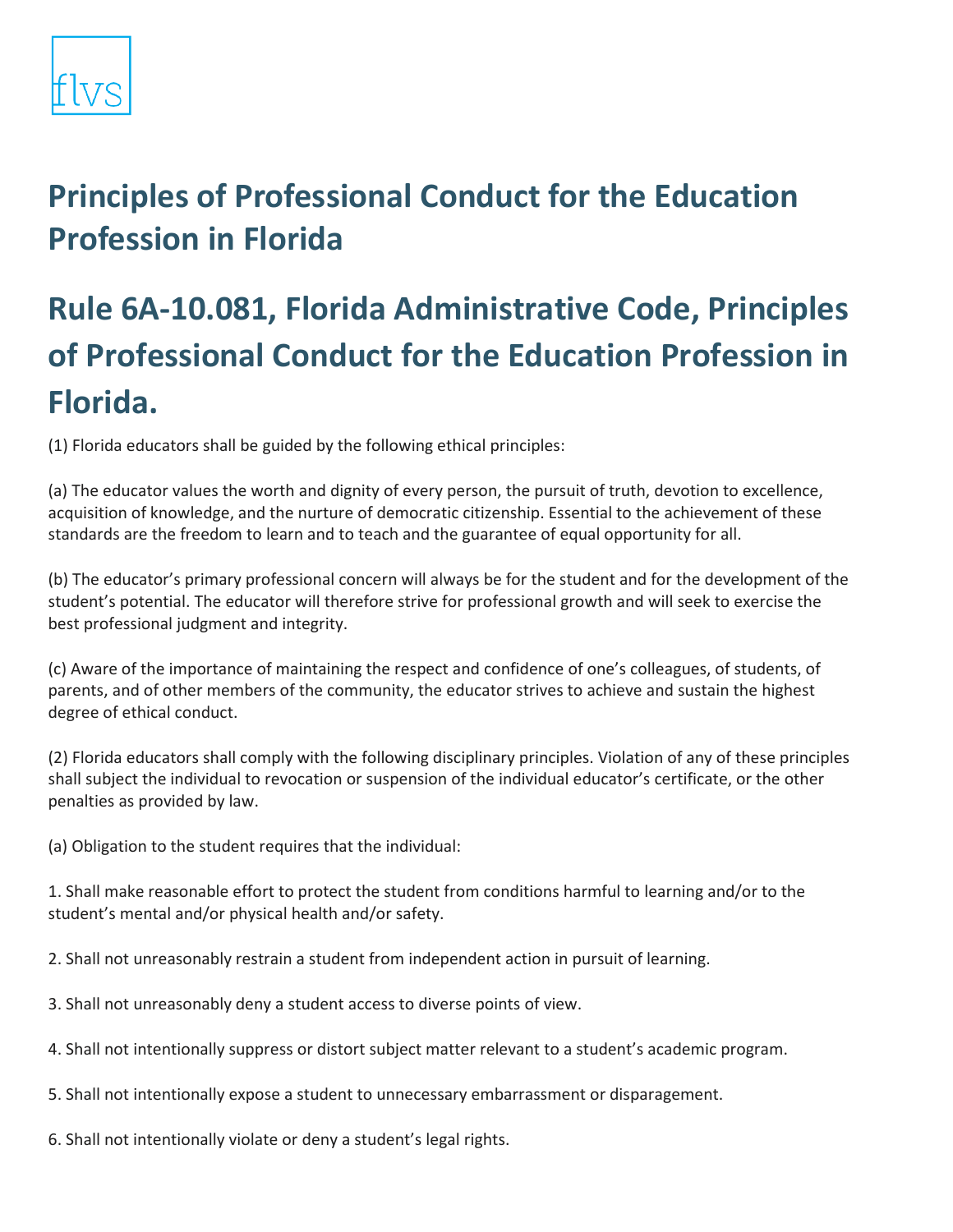7. Shall not harass or discriminate against any student on the basis of race, color, religion, sex, age, national or ethnic origin, political beliefs, marital status, handicapping condition, sexual orientation, or social and family background and shall make reasonable effort to assure that each student is protected from harassment or discrimination.

8. Shall not exploit a relationship with a student for personal gain or advantage.

9. Shall keep in confidence personally identifiable information obtained in the course of professional service unless disclosure serves professional purposes or is required by law.

(b) Obligation to the public requires that the individual:

1. Shall take reasonable precautions to distinguish between personal views and those of any educational institution or organization with which the individual is affiliated.

2. Shall not intentionally distort or misrepresent facts concerning an educational matter in direct or indirect public expression.

3. Shall not use institutional privileges for personal gain or advantage.

4. Shall accept no gratuity, gift, or favor that might influence professional judgment.

5. Shall offer no gratuity, gift, or favor to obtain special advantages.

(c) Obligation to the profession of education requires that the individual:

1. Shall maintain honesty in all professional dealings.

2. Shall not on the basis of race, color, religion, sex, age, national or ethnic origin, political beliefs, marital status, handicapping condition if otherwise qualified, or social and family background deny to a colleague professional benefits or advantages or participation in any professional organization.

3. Shall not interfere with a colleague's exercise of political or civil rights and responsibilities.

4. Shall not engage in harassment or discriminatory conduct which unreasonably interferes with an individual's performance of professional or work responsibilities or with the orderly processes of education or which creates a hostile, intimidating, abusive, offensive, or oppressive environment; and, further, shall make reasonable effort to assure that each individual is protected from such harassment or discrimination.

5. Shall not make malicious or intentionally false statements about a colleague.

6. Shall not use coercive means or promise special treatment to influence professional judgments of colleagues.

7. Shall not misrepresent one's own professional qualifications.

8. Shall not submit fraudulent information on any document in connection with professional activities.

9. Shall not make any fraudulent statement or fail to disclose a material fact in one's own or another's application for a professional position.